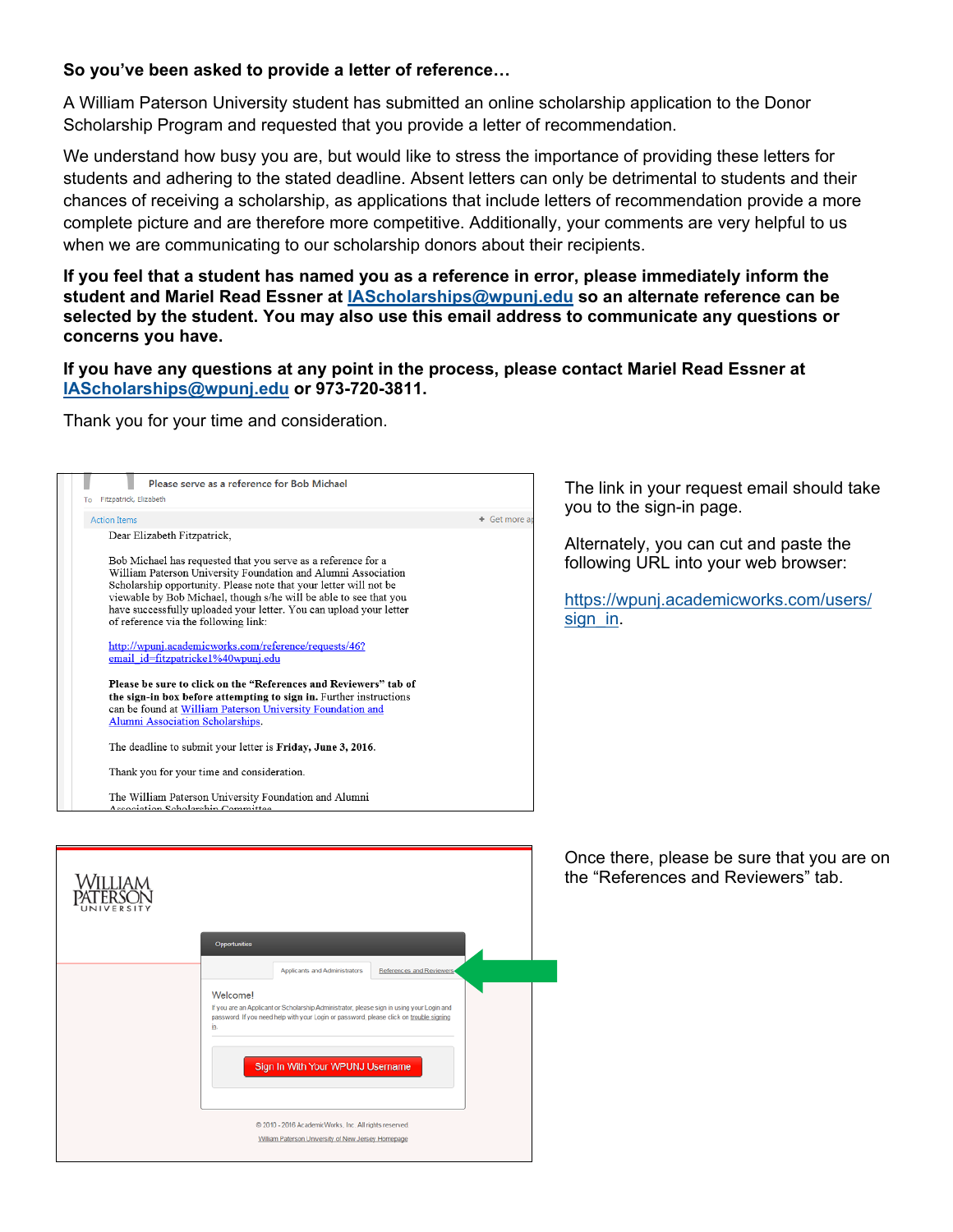| Welcome!<br>Welcome back! In order to access your account to serve as a reference or reviewer,<br>please sign in using your email address and the password you set when you created |  |
|-------------------------------------------------------------------------------------------------------------------------------------------------------------------------------------|--|
|                                                                                                                                                                                     |  |
|                                                                                                                                                                                     |  |
|                                                                                                                                                                                     |  |
| your account. If you need to recover your password, please click on trouble signing in.                                                                                             |  |
| Reference / Reviewer Email Address                                                                                                                                                  |  |
| Password                                                                                                                                                                            |  |
|                                                                                                                                                                                     |  |

In order to sign in, you will need to enter the email address at which you received the request email.

You will also need to create a password for your AcademicWorks account—*this is true even for WPUNJ faculty and staff*.

If you need to create a password or if you served as a reference last year and do not remember your password, click "Trouble signing in?" Enter your email address to be sent an email with a link prompting you to create new password.

| Opportunities                                                                                                                                                                                                                                                                             |                          |
|-------------------------------------------------------------------------------------------------------------------------------------------------------------------------------------------------------------------------------------------------------------------------------------------|--------------------------|
| Applicants and Administrators                                                                                                                                                                                                                                                             | References and Reviewers |
| Having Trouble Accessing Your Account?                                                                                                                                                                                                                                                    |                          |
| I have not received an invitation email: If you are serving as a Reference or Reviewer and have not received your invitation email,<br>enter your email address below and click Recover Password. You will receive an email instructing you on how to set a new password.                 |                          |
| I cannot remember my password: If you have forgotten your password, enter your email below and click Recover Password. You will<br>receive an email with instructions on how to recover your password.                                                                                    |                          |
| I never received an email confirming my account: If you are an Applicant or Administrator and you did not receive your account<br>confirmation email, enter your email address below and click Resend Confirmation. An email containing confirmation instructions will be<br>sent to you. |                          |
| Email                                                                                                                                                                                                                                                                                     |                          |
|                                                                                                                                                                                                                                                                                           |                          |
|                                                                                                                                                                                                                                                                                           |                          |
|                                                                                                                                                                                                                                                                                           | <b>Recover Password</b>  |
|                                                                                                                                                                                                                                                                                           |                          |

Password reset request

izabeth

Hi, Elizabeth.

We have received a request to reset your password. You can reset your password via the following link:

https://wpunj.academicworks.com/users/password/edit? reset\_password\_token=T5xU3nm-HYajxqH7Rb2B

If you did not make this request, please ignore this email. Your password will not change until you visit the previous link and create a new password.

Thanks!

Enter your email address to be sent an email with a link prompting you to create new password.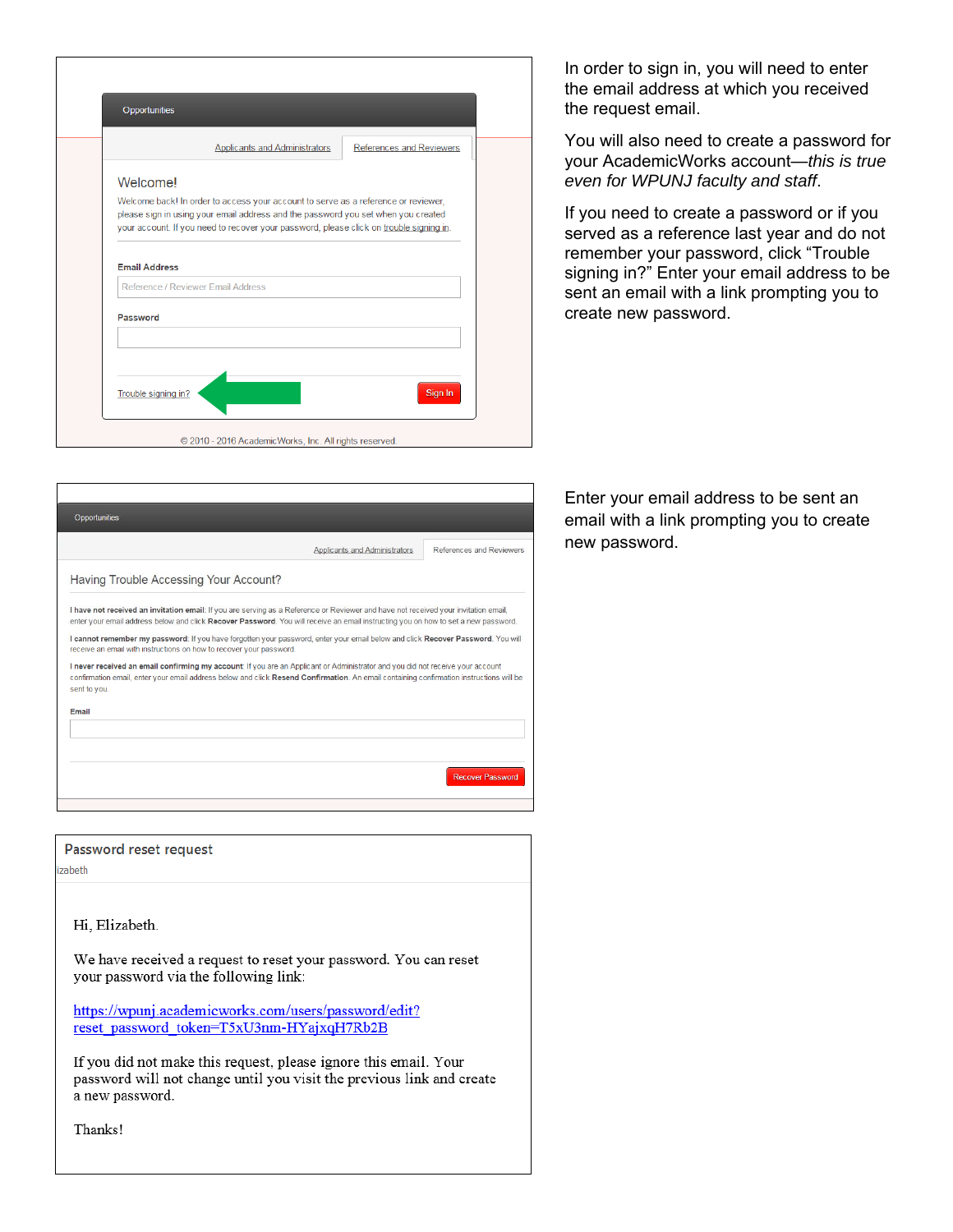| <b>WILLIAM</b><br>PATERSON                  |               |                                                                                                               |                   |
|---------------------------------------------|---------------|---------------------------------------------------------------------------------------------------------------|-------------------|
| <b>Reference Requests</b>                   |               |                                                                                                               | * Elizabeth       |
| Requested By                                | <b>Status</b> | Requested On                                                                                                  | Expired<br>Active |
| <b>Reference Questionnaire</b><br>Elizabeth | Not Started   | April 04, 2016                                                                                                | Begin             |
|                                             |               | C 2010 - 2016 Academic Works, Inc. All rights reserved.<br>William Paterson University of New Jersey Homepage |                   |
|                                             |               |                                                                                                               |                   |

Once you have logged in, you will be able to see the names of any students who have requested a letter of reference from you.

If you used the AcademicWorks system to provide a letter of reference last year, please be sure you are on the "Active" tab and responding to current requests.

You do not need to complete the reference questionnaire in one session. If you wish to leave and come back to it later, be sure to click the "Save" button at the bottom of the page.

| A William Paterson University student has submitted an online scholarship application to the Foundation and Alumni Association Scholarship Program and requests that you provide a<br>letter of recommendation.<br>We understand how busy you are, but would like to stress the importance of providing these letters for students and adhering to the stated deadline of Friday, June 3, 2016. Absent letters<br>can only be detrimental to students and their chances of receiving a scholarship, as applications that include letters of recommendation provide a more complete picture and are therefore<br>more competitive. Additionally, your comments are very helpful to us when we are communicating to our scholarship donors about their recipients.<br>If you feel that a student has named you as a reference in error, please immediately inform Elizabeth Fitzpatrick at IAScholarships@wpuni.edu so an alternate reference can be selected<br>by the student. You may also use this email address to communicate any questions or concerns you have.<br>Thank you.<br>The William Paterson University Foundation and Alumni Association Scholarship Committee<br><b>Describe This Applicant</b><br>* Reference Provider's First Name<br>* Reference Provider's Last Name<br>* Reference Provider's Place of Employment & Department |  |
|------------------------------------------------------------------------------------------------------------------------------------------------------------------------------------------------------------------------------------------------------------------------------------------------------------------------------------------------------------------------------------------------------------------------------------------------------------------------------------------------------------------------------------------------------------------------------------------------------------------------------------------------------------------------------------------------------------------------------------------------------------------------------------------------------------------------------------------------------------------------------------------------------------------------------------------------------------------------------------------------------------------------------------------------------------------------------------------------------------------------------------------------------------------------------------------------------------------------------------------------------------------------------------------------------------------------------------------------------|--|
|                                                                                                                                                                                                                                                                                                                                                                                                                                                                                                                                                                                                                                                                                                                                                                                                                                                                                                                                                                                                                                                                                                                                                                                                                                                                                                                                                      |  |
|                                                                                                                                                                                                                                                                                                                                                                                                                                                                                                                                                                                                                                                                                                                                                                                                                                                                                                                                                                                                                                                                                                                                                                                                                                                                                                                                                      |  |
|                                                                                                                                                                                                                                                                                                                                                                                                                                                                                                                                                                                                                                                                                                                                                                                                                                                                                                                                                                                                                                                                                                                                                                                                                                                                                                                                                      |  |
|                                                                                                                                                                                                                                                                                                                                                                                                                                                                                                                                                                                                                                                                                                                                                                                                                                                                                                                                                                                                                                                                                                                                                                                                                                                                                                                                                      |  |
|                                                                                                                                                                                                                                                                                                                                                                                                                                                                                                                                                                                                                                                                                                                                                                                                                                                                                                                                                                                                                                                                                                                                                                                                                                                                                                                                                      |  |
|                                                                                                                                                                                                                                                                                                                                                                                                                                                                                                                                                                                                                                                                                                                                                                                                                                                                                                                                                                                                                                                                                                                                                                                                                                                                                                                                                      |  |
|                                                                                                                                                                                                                                                                                                                                                                                                                                                                                                                                                                                                                                                                                                                                                                                                                                                                                                                                                                                                                                                                                                                                                                                                                                                                                                                                                      |  |
|                                                                                                                                                                                                                                                                                                                                                                                                                                                                                                                                                                                                                                                                                                                                                                                                                                                                                                                                                                                                                                                                                                                                                                                                                                                                                                                                                      |  |
|                                                                                                                                                                                                                                                                                                                                                                                                                                                                                                                                                                                                                                                                                                                                                                                                                                                                                                                                                                                                                                                                                                                                                                                                                                                                                                                                                      |  |
|                                                                                                                                                                                                                                                                                                                                                                                                                                                                                                                                                                                                                                                                                                                                                                                                                                                                                                                                                                                                                                                                                                                                                                                                                                                                                                                                                      |  |
|                                                                                                                                                                                                                                                                                                                                                                                                                                                                                                                                                                                                                                                                                                                                                                                                                                                                                                                                                                                                                                                                                                                                                                                                                                                                                                                                                      |  |
| Submit<br>Save                                                                                                                                                                                                                                                                                                                                                                                                                                                                                                                                                                                                                                                                                                                                                                                                                                                                                                                                                                                                                                                                                                                                                                                                                                                                                                                                       |  |
| * Reference Provider's Title                                                                                                                                                                                                                                                                                                                                                                                                                                                                                                                                                                                                                                                                                                                                                                                                                                                                                                                                                                                                                                                                                                                                                                                                                                                                                                                         |  |

|                          |                        |                                         |                                                                                                                                                                        |   | Example Formatting: "bold", _dalcs_ + Full fictions [in] |      |         |      |
|--------------------------|------------------------|-----------------------------------------|------------------------------------------------------------------------------------------------------------------------------------------------------------------------|---|----------------------------------------------------------|------|---------|------|
|                          |                        |                                         | Please use this area to provide your comments about the applicant and your opinion of his/her worthiness to receive a William Paterson University Foundation or Alumni |   |                                                          |      |         |      |
| Association Scholarship. |                        |                                         |                                                                                                                                                                        |   |                                                          |      |         |      |
|                          | $B$ $I$ $E$ $E$        |                                         |                                                                                                                                                                        |   |                                                          | Help | Preview | Edit |
|                          |                        |                                         | Alternatively, you may save your comments in a separate file (e.g. MS Word, PDF) and upload them here                                                                  | ٠ | Example Formating: "bold", _halcs + Full fictions [m]    |      |         |      |
|                          | View or Add a New File | * Electronic Signature (Type Full Name) |                                                                                                                                                                        |   |                                                          |      |         |      |
| * Date                   |                        |                                         |                                                                                                                                                                        |   |                                                          |      |         |      |
| <b>MMDD/YYYY</b>         |                        |                                         |                                                                                                                                                                        |   |                                                          |      |         |      |

You may either share your letter of reference for the student by filling in the space provided or by uploading a Word document or PDF immediately below.

Please be thoughtful and thorough when providing your comments—the more information we have about a student, the better able we are to judge his/her eligibility for a scholarship.